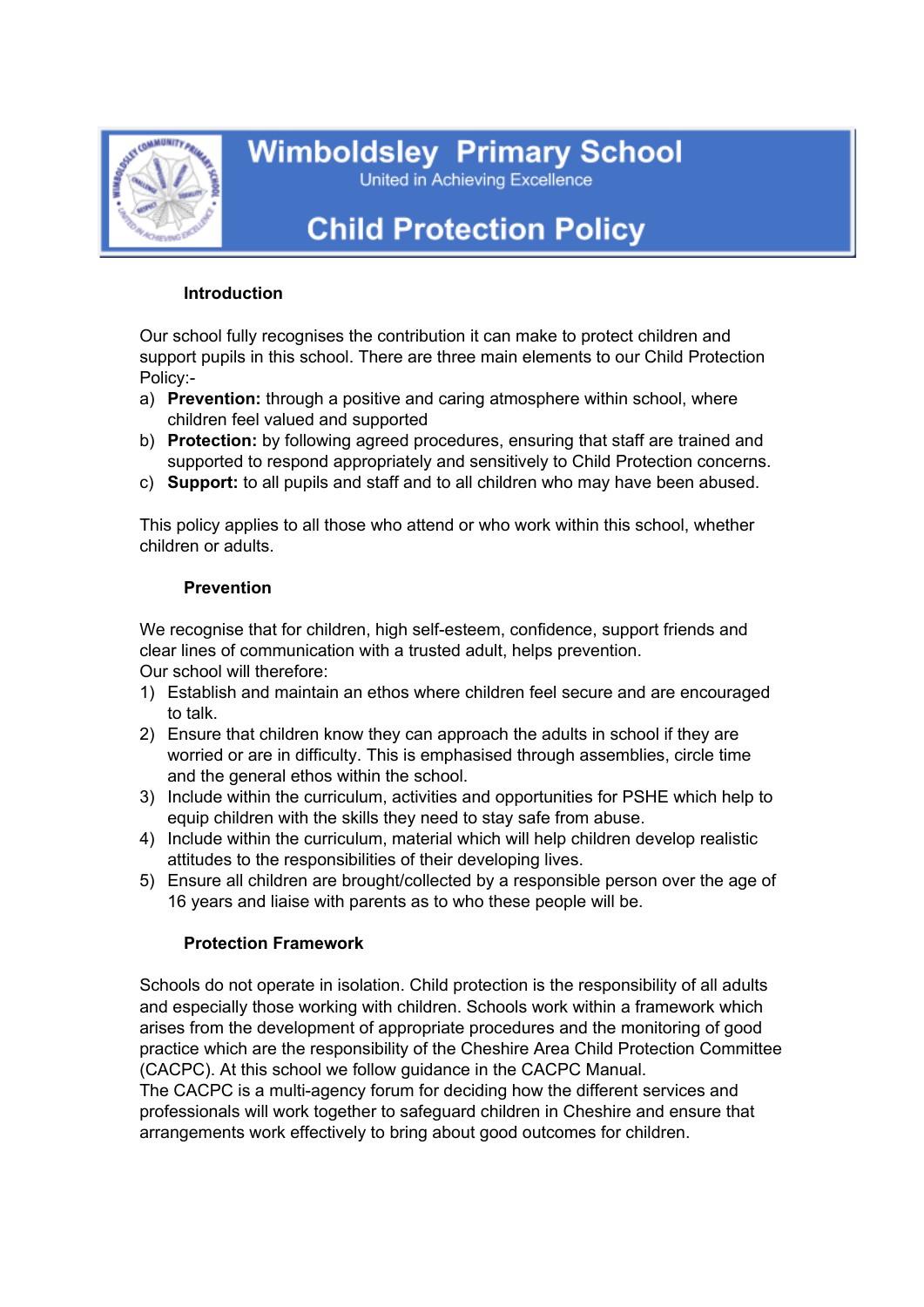Our school's designated Teacher for Child Protection is the Headteacher. Specific duties within this role include:

- a) liaison with all staff
- b) liaison with other agencies concerning individual cases of actual or suspected abuse.
- c) oversight of the planning of curricular provision in connection with child protection
- d) ensuring that appropriate training, development and support for teaching and non-teaching staff and governors, including updating and acting as a contact point for child protection and other agencies.
- e) ensuring that the CACPC Manual of procedures contains updates and is available for consultation by staff.

#### **Protection Procedures**

We will follow the procedures set out in the manual Child Protection Procedures. In the absence of the Headteacher, the Senior Teacher will assume the role of Child Protection Designated Teacher.

All staff are aware that they must convey their concerns over child protection issues to the Headteacher and Senior Leadership Team via the CPOMS system (Child Protection Online Management System). Parents are informed of the school's responsibilities under the child protection procedures through the school prospectus, induction meetings and occasionally by newsletter.

#### **Confidentiality**

Confidentiality is an issue which needs to be discussed and fully understood by all those working with children, particularly in the context of child protection. The only purpose of confidentiality in this respect is to benefit and protect the child. When abuse is disclosed it is done with probable expectation that help will result. There will be a point in a disclosure when it is necessary to tell the child that this information needs to be shared with other professionals. Concerns about a child must always be shared with the Headteacher, who is the designated Child Protection Teacher or the Deputy Headteacher in the absence of the Headteacher.

The Cheshire Child Protection Committee Manual of Procedures states "Professionals should discuss any concerns with the family and, where appropriate, inform them that a referral will be made to Social Services. However, this should only be done where this will not place the child at increased risk of significant harm. **Where concerns relate to sexual abuse, professionals should not discuss these concerns with the parent(s).'**

#### **Records and Monitoring**

Well kept records are essential to good child protection practice. The school needs to record concerns held about children in our school, the status of those records and when these records should be passed over to other agencies.

All members of staff are asked to make immediate, notes of any observations on CPOMS which automatically adds date and time and submit these to the Headteacher and SLT. The information is stored electronically and can only be accessed by Senior staff with 'meri-lock key' access to the CPOMS system. The Headteacher will them decide whether to consult or inform other agencies or monitor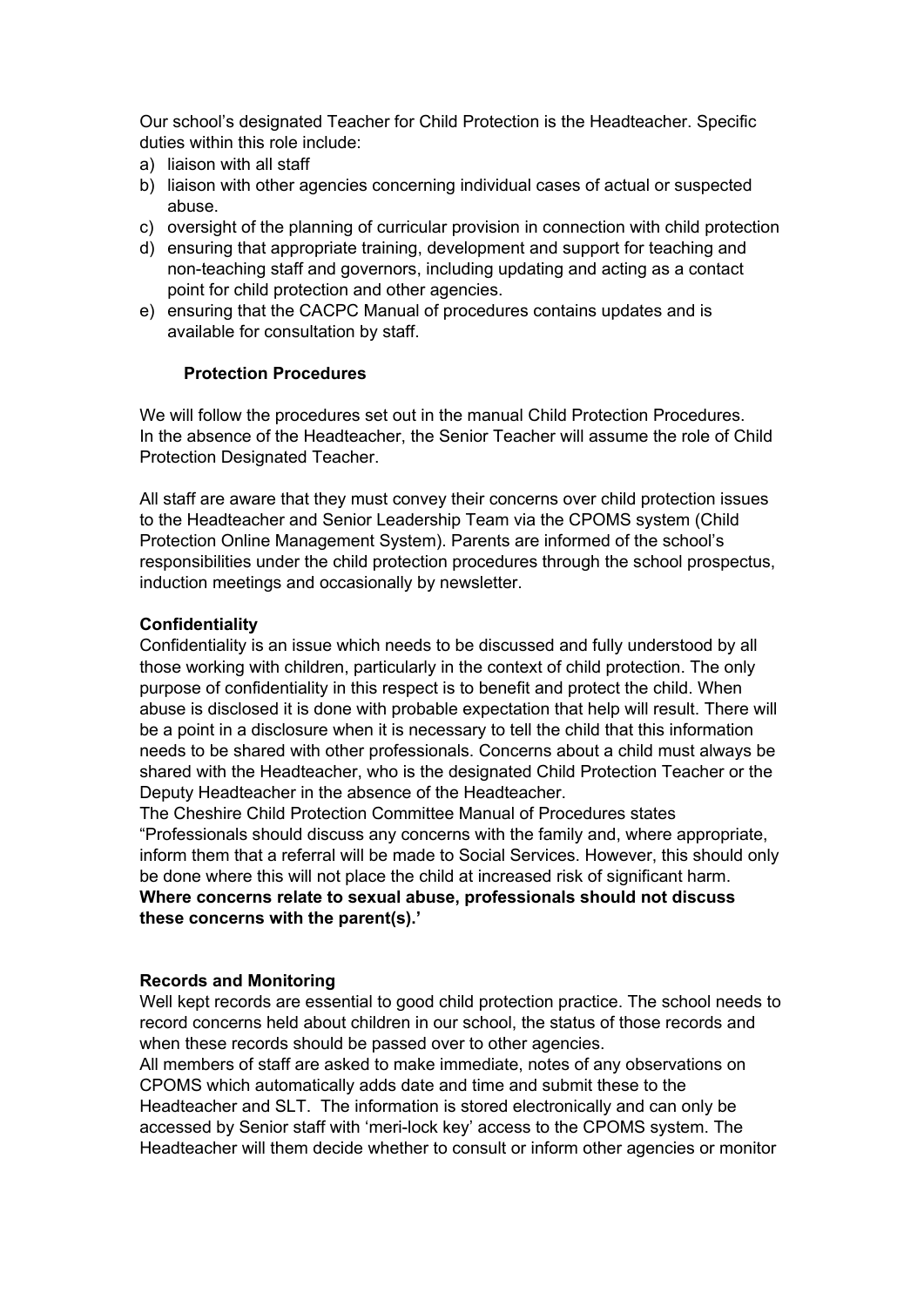the situation further. If other agencies are informed a form for this purpose is used, MARF (Multi Agency Referral Form).

Child Protection Conferences are preceded by meetings involving staff, where relevant information is shared and collected. The Headteacher, as the Child Protection Designated Teacher, will either attend Child Protection Conferences, send a representative who knows the child, or sends the school's written report.

## **Supporting Pupils at Risk**

Our school recognises that children who are abused or who witness violence, may find it difficult to develop a sense of worth and to view the world in a positive way. This school may be the only stable, secure and predictable element in the lives of children at risk and as a result their behaviour may be challenging and defiant and may need to be dealt with according to the Behaviour and Relationships Policy, using the Good to be Green system and ABCD recording method.

This school will endeavour to support the pupil through:

- a) the curriculum, to encourage self esteem and self motivation.
- b) the school ethos which promotes a positive, supportive and secure environment and which gives children a sense of being valued.
- c) the consistent implementation of school behaviour management policies.
- d) regular liaison with other professionals who support the pupils and their families, Behaviour Improvement Partners or Family Workers from Early Integrated **Services**
- e) the development and support of a responsive, informed and knowledgeable staff group who will do their best to respond appropriately to child protection situations.

Our policy for dealing with bullying is set out within our Positive Discipline and Behaviour Policy and Anti-Bullying Policy.

We realise that statistically, children with behavioural difficulties and disabilities are most vulnerable to abuse. School staff who work, in any capacity, with children with profound and multiple disabilities, sensory impairment and/or behavioural problems, will need to be particularly sensitive to signs of abuse.

# **Equal Opportunities**

At Wimboldsley we are committed to ensuring equality of education and opportunity for disabled pupils, staff, and all those receiving services from the school regardless of gender, race, and disability.

## **Consultation and Review**

This policy was reviewed and adopted following consultation with staff and governors and will be reviewed annually.

## **Reviewed September 2017**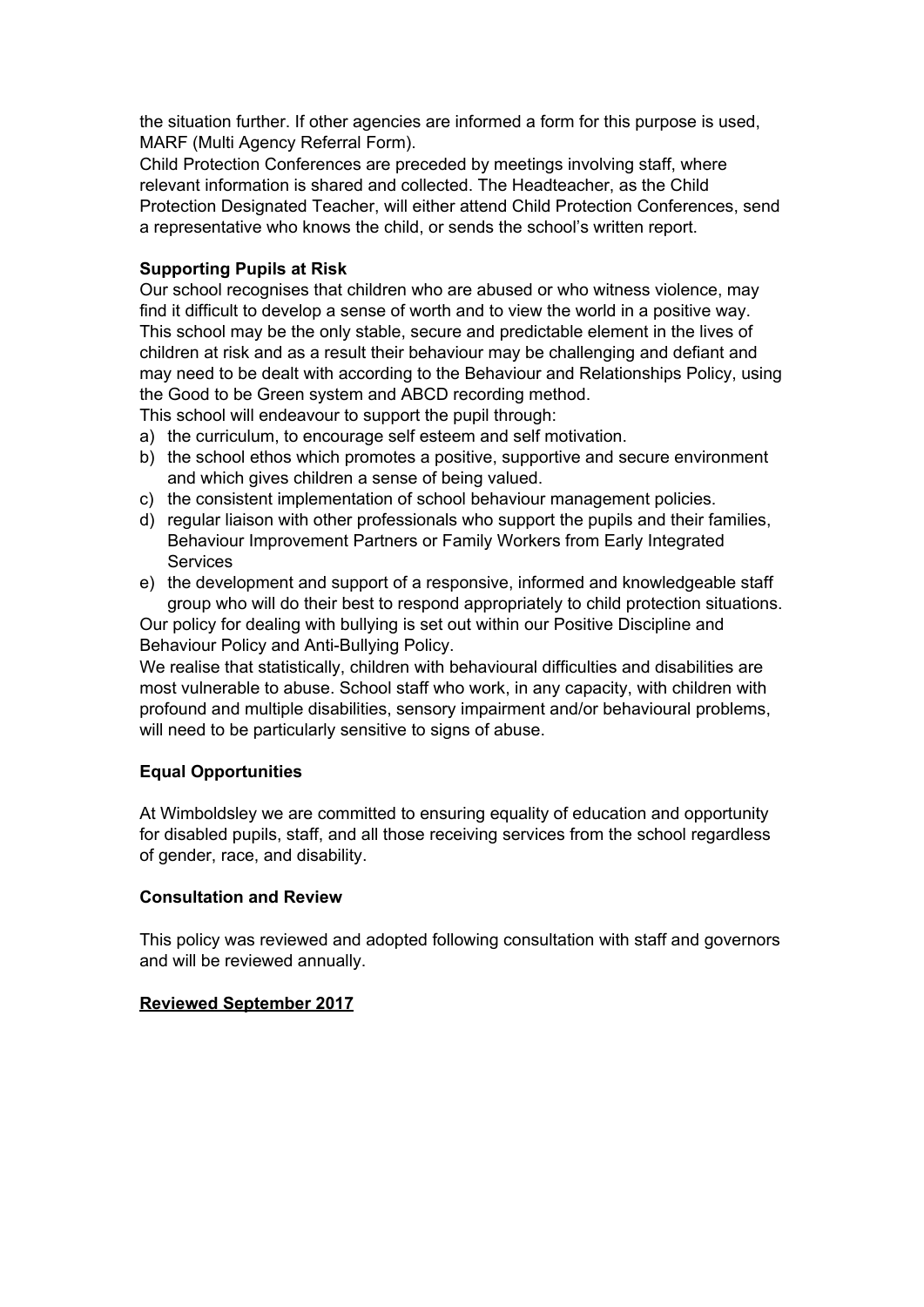## **CHILD PROTECTION PROCEDURES**

#### **DEFINITION**

An abused child is a person under 18 years who has suffered from or is believed to be at significant risk of physical injury, neglect, emotional abuse and sexual abuse.

#### DESIGNATED TEACHER

At Wimboldsley the Headteacher is designated as having responsibility for liaising with local Social Services department (SS) and other agencies over cases of abuse. All concerns should therefore be initially referred to the Headteacher or SLT in the absence of the Headteacher.

#### ROLE OF THE DESIGNATED TEACHER

To refer or discuss individual cases of suspected abuse with the investigating agencies according to the LEA and local ACPC procedures. To seek advice if appropriate from Social Services, NSPCC, EWO, or LEA Child Protection Co-ordinator.

In the case of a referral of a suspected or alleged abuse to clarify with the investigating agencies

- 1. When, how and by whom the parents and child will be told a referral has been made
- 2. The timing of the strategy discussion between statutory agencies which will decide whether and how to investigate.

To co-ordinate the gathering of relevant information from other members of staff e.g. reports on individual children for Case Conferences.

To pass on appropriate information to staff concerned bearing in mind confidentiality restrictions.

To secure all documentation referring to individual children/cases in a locked cabinet.

To know the ACPC procedures, co-ordinate action on child abuse within the school and ensure all staff are aware of their responsibilities.

To organise training within the school and to act as the school based resource for other child protection issues.